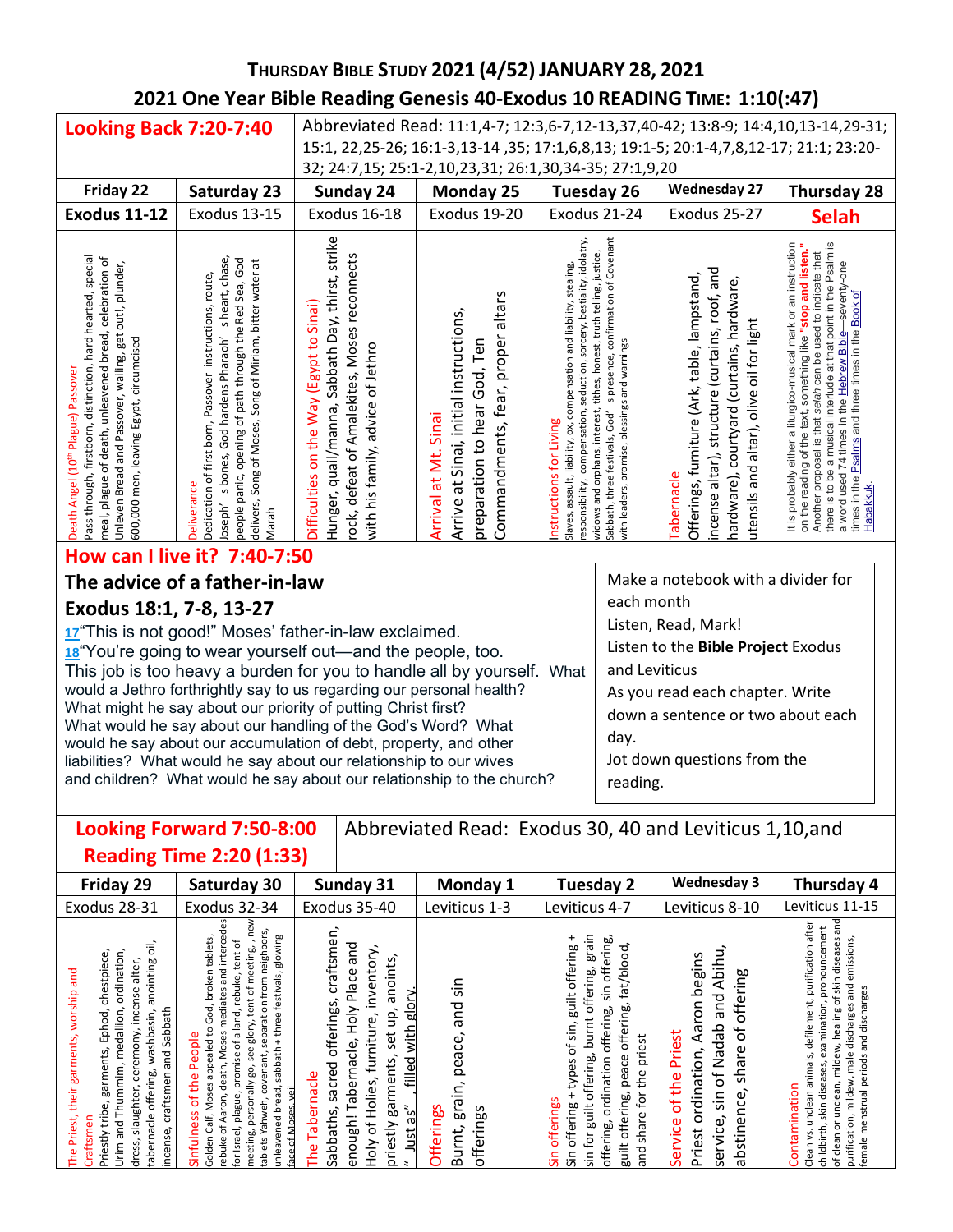| January       | February       | March    | April        | Mav      | June   | July          | August       | September      | October | November      | December        |
|---------------|----------------|----------|--------------|----------|--------|---------------|--------------|----------------|---------|---------------|-----------------|
|               |                |          |              |          |        |               |              |                |         |               |                 |
| Genesis       | Leviticus      | Joshua   | 1 Kings      | Ezra     | Psalms | Proverb       | Jeremiah     | Hosea          | Matthew | Romans        | 1 Thessalonians |
| <b>Exodus</b> | <b>Numbers</b> | Judges   | 2 Kings      | Nehemiah |        | Ecclesiastes  | Lamentations | Joel           | Mark    | 1 Corinthians | 2 Thessalonians |
|               | Deuteronomy    | Ruth     | 1 Chronicles | Esther   |        | Song of Songs | Ezekiel      | Amos           | Luke    | 1 Corinthians | 1 Timothy       |
|               |                | 1 Samuel | 2 Chronicles | Job      |        | Isaiah        | Daniel       | Obadiah        | John    | Galatians     | 2 Timothy       |
|               |                | 2 Samuel |              |          |        |               |              | Jonah          |         | Ephesians     | Titus           |
|               |                |          |              |          |        |               |              | Micah          |         | Philippians   | Hebrews         |
|               |                |          |              |          |        |               |              | Nahum          |         | Colossians    | James           |
|               |                |          |              |          |        |               |              | <b>HABAKUK</b> |         | Philemon      | 1 Peter         |
|               |                |          |              |          |        |               |              | Zephaniah      |         |               | 2 Peter         |
|               |                |          |              |          |        |               |              | Haggai         |         |               | 1 John          |
|               |                |          |              |          |        |               |              | Zechariah      |         |               | 2 John          |
|               |                |          |              |          |        |               |              | Malachi        |         |               | 3 John          |
|               |                |          |              |          |        |               |              |                |         |               | Jude            |
|               |                |          |              |          |        |               |              |                |         |               | Revelation      |

## **Charts and Maps for January 28st Study**

*Exodus Bible Project Poster Map of the Exodus Tabernacle Diagram 430 years*  **Questions** 

## **Additional thoughts…**

430 years…see chart (Exodus 12:40/Galatians 3:17, Genesis 15:13/Acts 7:6, Acts 13:19-20 Distinction…Genesis 25:23, 38:27-30, Exodus 8:22; 9:4, 26; 11:7, 33:15 (see Romans 9:10-13)

## **Genesis Quiz**

What are the four major events of Genesis 1-11? Creation, fall, flood, tower Who are the four major characters of Genesis 12-50? Abraham, Isaac, Jacob, Joseph What is the transition of these two sections? Abrahamic Covenant, God would bless and multiply the descendants of Abraham and they would be a blessing to the world. Genesis 12:1-4

# **Abbreviated Read:**

11:1,4-7; 12:3,6-7,12-13,37,40-42; 13:8-9; 14:4,10,13-14,29-31; 15:1, 22,25-26; 16:1-3,13-14 ,35; 17:1,6,8,13; 19:1-5; 20:1-4,7,8,12-17; 21:1; 23:20-32; 24:7,15; 25:1-2,10,23,31; 26:1,30,34-35; 27:1,9,20

May God bless the reading and the hearing of His Word. 2 Timothy 3:16

*Next Week…Long, detailed, and no day off (Selah!) Look for the words…holiness, clean vs. unclean, defilement, death, blood, atonement substitution, death, purification*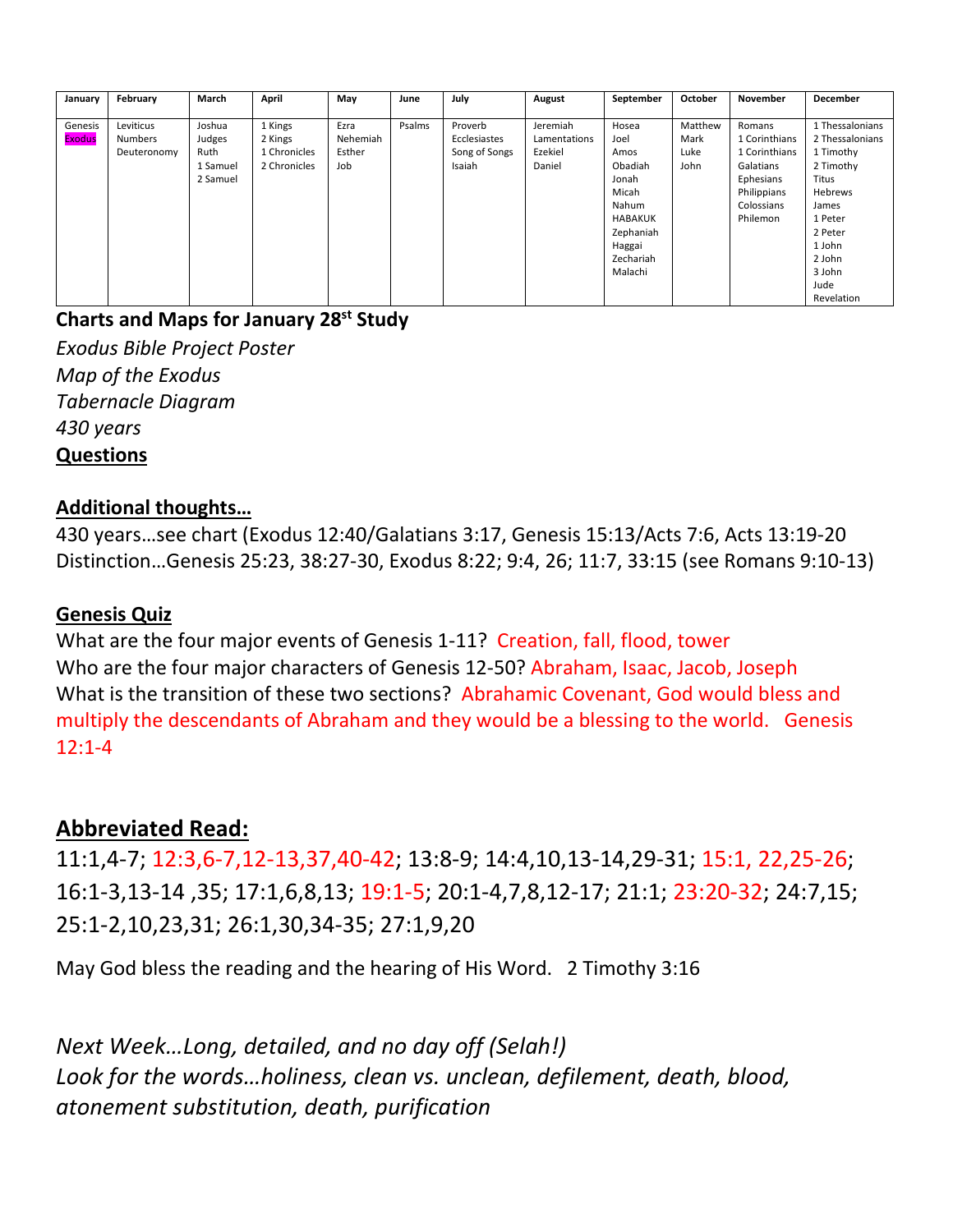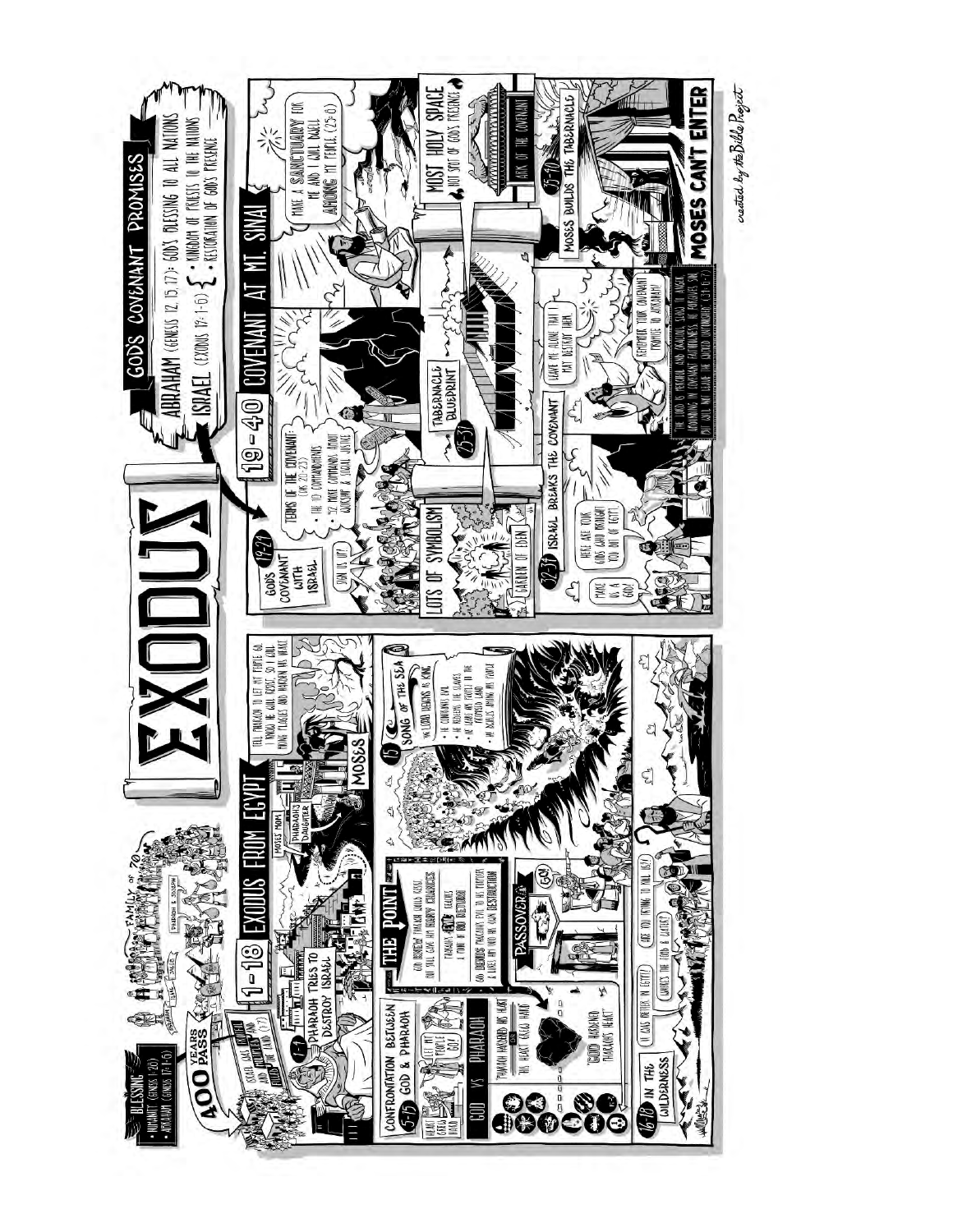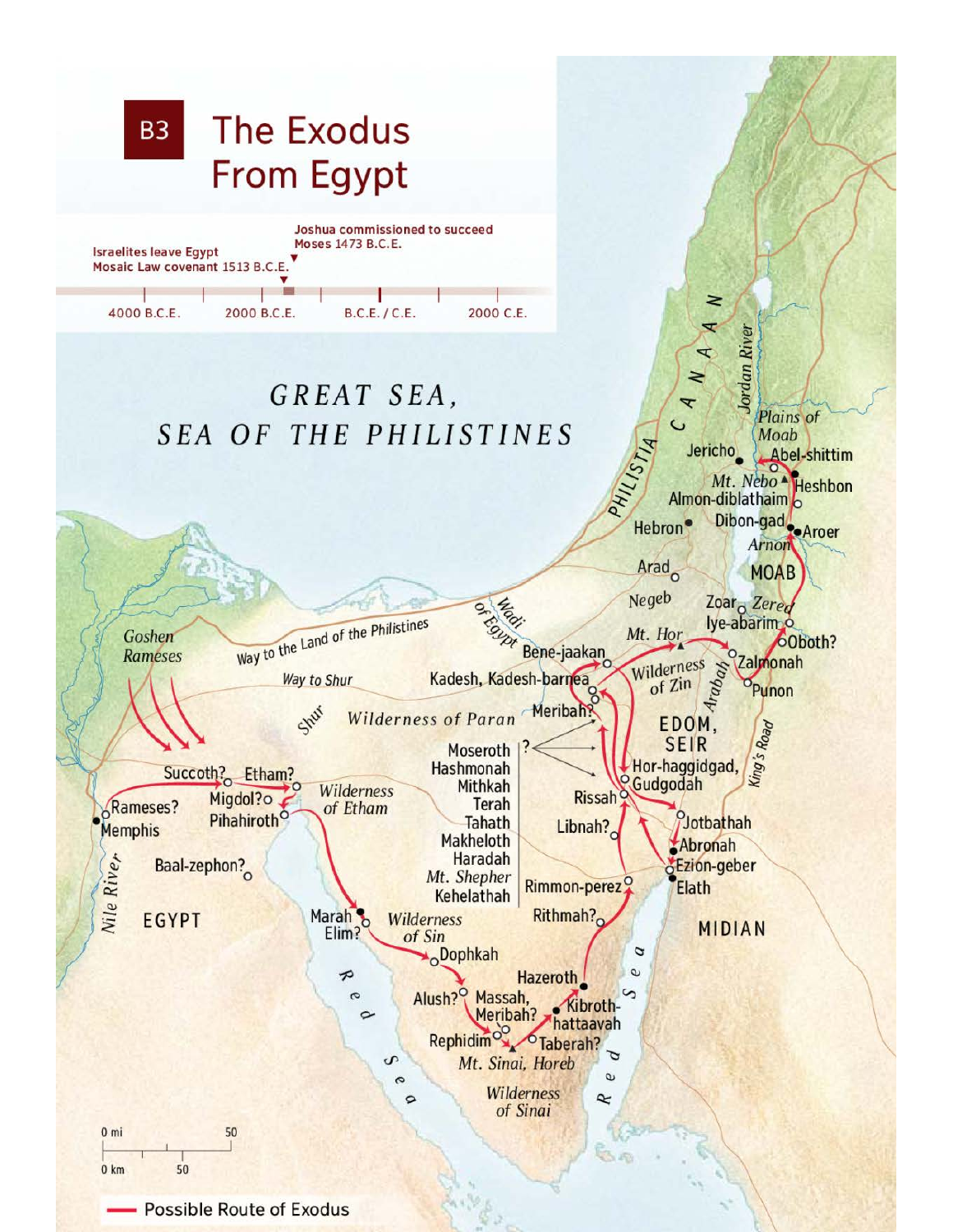